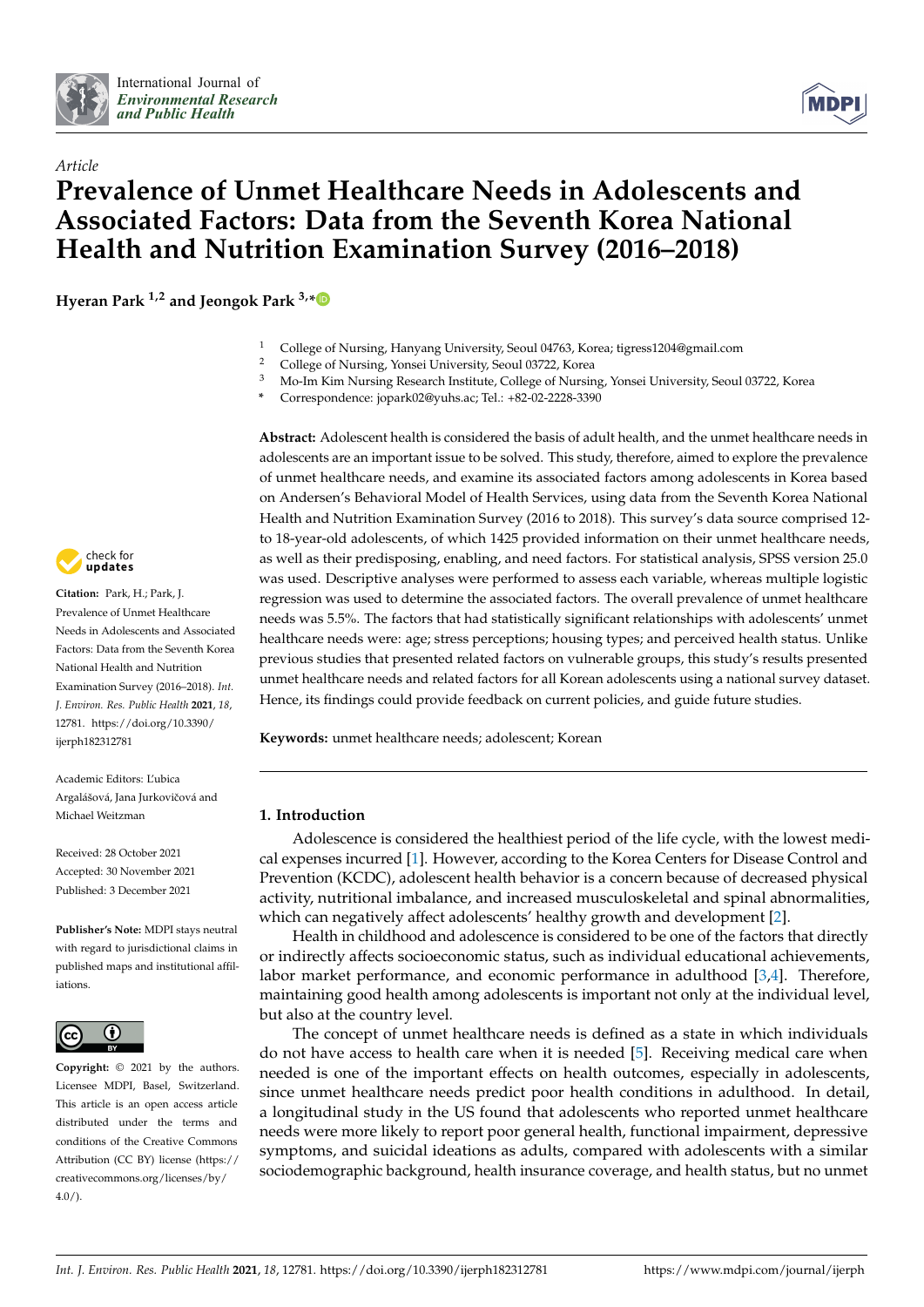healthcare needs [\[6\]](#page-9-5). In other words, adolescent health is recognized as the basis of adult health, and unmet healthcare needs in adolescents is an important issue to be solved.

In previous studies, the factors associated with unmet healthcare needs varied across the population. In older adults, economic reasons were the main factors associated with unmet healthcare needs, whereas in the case of adults, the related factors were lack of time and lightness of symptoms [\[7\]](#page-9-6). In addition, the prevalence of unmet healthcare needs was high in those who had little use of medical services for disease prevention, such as medical screening [\[8\]](#page-9-7). Contrarily, young adults who lived alone or had a weaker sense of belonging to a local community were significantly prone to having unmet healthcare needs [\[9\]](#page-9-8). In children and adolescents, family characteristics were found to be the related factors [\[10](#page-9-9)[,11\]](#page-9-10). Specifically, support at home from adults, such as parents, were associated with the increased likelihood of adolescents seeking care [\[11\]](#page-9-10), and higher unmet healthcare needs were reported by children from families with lower household incomes [\[10\]](#page-9-9). Moreover, it was reported that health behaviors, such as non-smoking and non-drinking behaviors, were related to healthcare service use [\[12\]](#page-9-11).

Although adolescents' health behaviors [\[13,](#page-9-12)[14\]](#page-9-13) are closely related to those of their parents, as of now, family characteristics, as an aspect of environmental impact, have only been considered in a few studies on adolescent unmet healthcare needs. For an integrated understanding of adolescents' unmet healthcare needs, there is a need for studies that would consider not only individual characteristics, but also family characteristics, including parents' health behaviors.

Therefore, this study's purpose was to explore the prevalence of unmet healthcare needs, and examine its associated factors among adolescents in Korea.

# **2. Materials and Methods**

## *2.1. Study Design and Data Source*

This study conducted secondary data analysis using the dataset of the Seventh Korea National Health and Nutrition Examination Survey (KNHANES) held from 2016 to 2018. The KNHANES—administered by the KCDC every three years—is a national populationbased survey that tracks Koreans' health. It used a multi-stage stratified cluster sampling of survey regions and households to extract its sample, and collected information on sociodemographic factors, health-related factors, lifestyle factors, and use of medical services [\[15\]](#page-9-14).

This study was reviewed and approved by the Institutional Review Board of Hanyang University on 4 August 2021 (HYUIRB-202108-002).

Of the 24,269 participants in the 7th KNHANES, 1681 adolescents aged 12 to 18 years were selected for this study. Among them, participants with the following cases were excluded: (1) data with missing values in the main variable (*n* = 135); and (2) answers other than "yes" or "no" to the main question  $(n = 121)$ .

Finally, 1425 adolescents were included in the study. The participants' selection process is illustrated in Figure [1.](#page-2-0)

## *2.2. Variables*

# 2.2.1. Dependent Variable

The dependent variable—unmet healthcare needs—was measured by asking the question "Have you ever needed hospital and clinic (excluding dentistry) care (evaluation or treatment) in the past year?" with the answer "yes" being considered as having an unmet healthcare need.

The respondents who indicated they had unmet healthcare needs were asked to provide a further context by answering the question, "Thinking of your experience of unmet needs, why did you not get care?" They could choose from the following eight response options: "Not enough time to visit the hospital," "Less severe symptoms," "Financial problems," "Too far to get to the hospital or inconvenient transportation," "Not wanting to wait long in the hospital," "Hard to make an appointment at the hospital," "Fear of seeing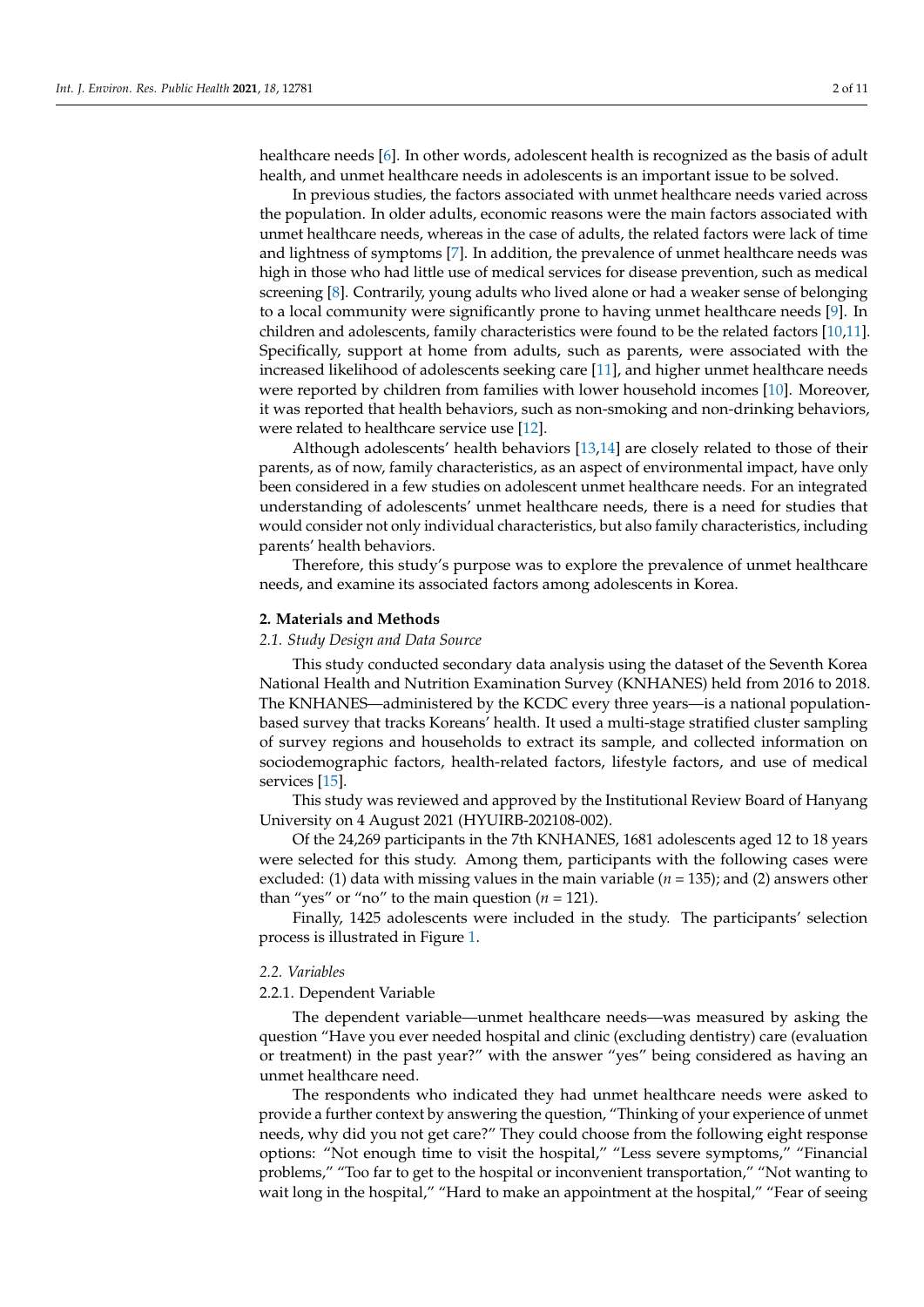<span id="page-2-0"></span>

a doctor," and "etc." If "etc." was selected, the respondent was provided with a blank to directly state the reasons.

**Figure 1.** The process of selecting respondents. **Figure 1.** The process of selecting respondents.

### 2.2.2. Independent Variable

 $\frac{1}{2}$ Several studies as it provides a guide for selecting the factors that may have influenced the decision to use medical services. The model focuses on predisposing, enabling, and need variables that are hypothesized to be related to the use of healthcare services. Predisposing variables include an individual's demographic and socio-structural characteristics of their environment. Enabling resources comprise the means and abilities of making healthcare services available, along with environmental factors that facilitate individual service use [\[16\]](#page-9-15). Need variables are associated with an individual's level of health, consisting of the needs perceived by individuals, and those evaluated by expert diagnosis [\[17\]](#page-9-16). Independent variables were categorized into predisposing, enabling, and need variables based on Andersen's Behavioral Model (Figure [2\)](#page-3-0). This model has been used in

In the current study, predisposing variables included individual characteristics, such as age, gender, stress perception, experiences of smoking and drinking for a year, and influenza vaccination. Respondents' stress perception tendencies were measured with the question "How much stress do you usually feel in your daily life?" using a 4-point Likert data were presented by summarizing these variables into: high—"seriously feel a lot" and "feel a lot", and low—"feel a little" and "feel very little stress". With regard to experiences of smoking and drinking for a year, the responses provided were: yes/no. The answer to the question, "Have you been vaccinated against influenza during the past 12 months?" referred to the influenza vaccination status. These variables also included their mothers' details, such as their education levels (less than middle school or high school/more than college graduation), influenza vaccination status (whether they had been vaccinated during the year), and unmet healthcare needs (whether they had experienced unmet healthcare needs over a year: yes/no), along with familial characteristics: secondhand smoke exposure at home (yes/no). scale: "seriously feel a lot," "feel a lot," "feel a little" and "feel very little stress". The raw

Enabling variables included: health insurance status (having or not having national health insurance/Medicaid) as individual characteristics; and household income level, residential area (metropolitan city/regional area), and housing type (apartment/detached house/multi-unit house, and others) as familial characteristics. Based on the median income of 50% announced in 2018, the household income level was classified as "high" and "low", if the amounts were above and below the baseline, respectively.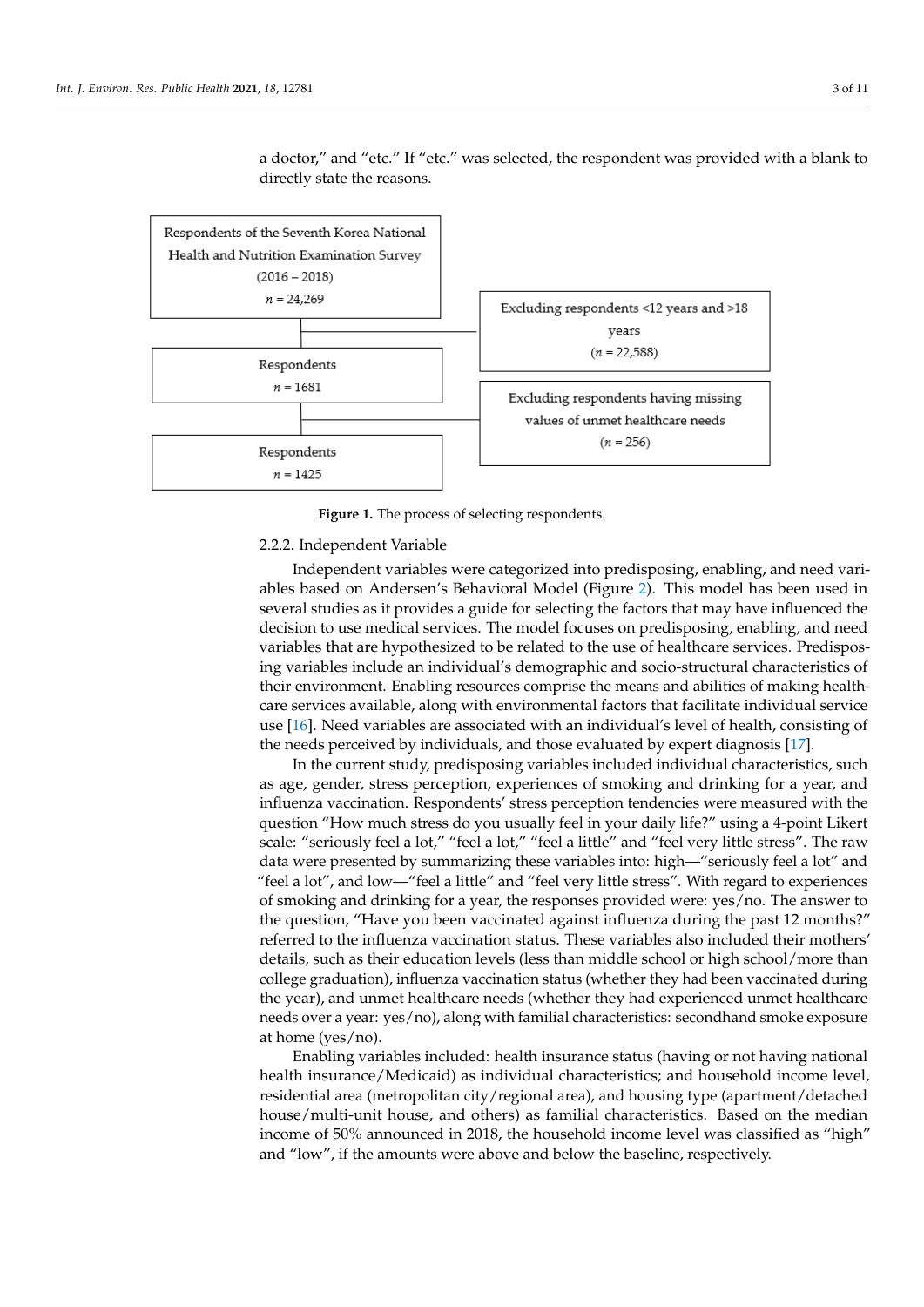<span id="page-3-0"></span>

Figure 2. Conceptual framework for the current study, based on Andersen's Behavioral Model of Health Services. Note: Adapted from "Societal and individual determinants of medical care utilization in the United States" by Andersen, R.; Newman, J.F. 2005, The Milbank Qquarterly, 83, p20 (doi: 10.1111/j.1468-0009.2005.00428.x) [\[18\]](#page-9-17).

individual characteristics. The original responses of perceived health status were investigated on a 5-point Likert scale: "Excellent, good, fair, poor, and very poor." The original responses were re-classified into two categories: good (including excellent, good, and fair) and poor (including poor and very poor). Disease history was adjusted to "yes" when one or more positive reports were made in separate questions of pneumonia, diabetes, allergic rhinitis, atopic dermatitis, asthma, sinusitis, otitis media, urinary tract infection, congenital heart disease, and attention deficit disorder. Their mothers' perceived health status was used in the need variables as a family characteristic, and adjusted in the same way as the adolescent variable.  $\mathcal{L}$  months in fluenza during the past 12 months. The past 12 months 12 months. The past 12 months 12 months. The past 12 months 12 months. The past 12 months 12 months. The past 12 months 12 month For the need variables, perceived health status and disease history were used as

#### referred to the influenza vaccination status. These variables also included their mothers'  $\Delta$ . S. Antityses *2.3. Analyses*

Statistical analysis was performed using SPSS version 25.0, and the results were considered statistically significant when  $p < 0.05$ . Descriptive analyses, such as frequency, percentage, mean, and standard deviation, were performed to assess each variable in the study. For univariate analysis, a Chi-squared test, Fisher's exact test, and *t*-test were performed to identify significant variables associated with unmet healthcare needs. Multicollinearity was confirmed to identify the correlation between independent variables, and the variance inflation factor of all variables was found to be less than 10. Multiple logistic regression analysis was performed to examine the factors associated with adolescents' unmet healthcare needs. All variables, including the conceptual model, but excluding types of health insurance, were used for the multiple logistic regression analysis. Since the number of adolescents who did not have health insurance was small, it was excluded as a variable from the final multiple logistic regression.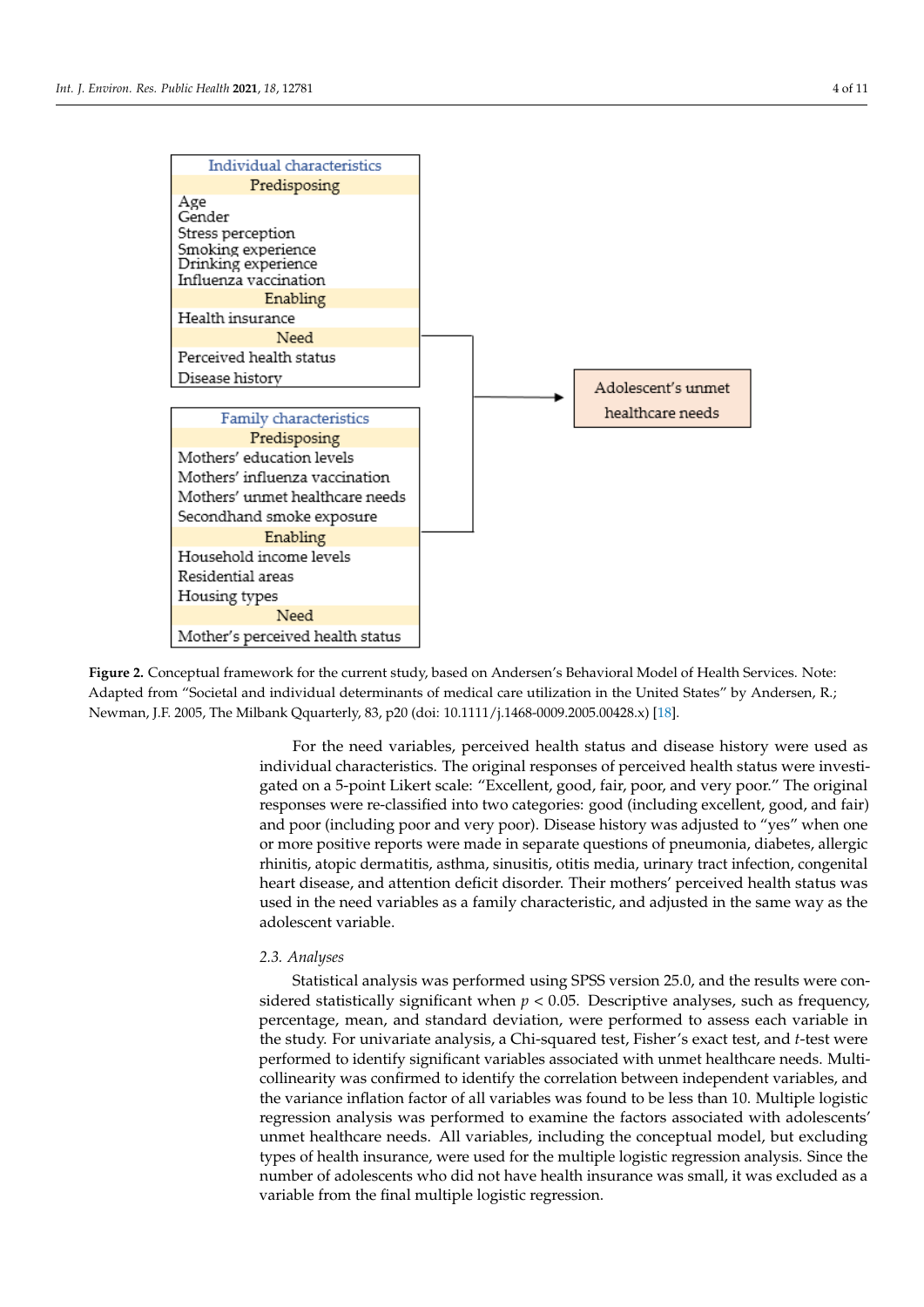# **3. Results**

Table [1](#page-4-0) presents the differences in the main variables according to experiences of unmet healthcare needs, based on Andersen's Behavioral Model. Overall, the prevalence of unmet healthcare needs was 5.5%.

<span id="page-4-0"></span>**Table 1.** Differences of main variables based on Andersen's Behavioral Model according to experience of unmet healthcare needs (*n* = 1425).

|                                                                                                                                                      | Adolescents' Unmet Healthcare<br><b>Needs</b> |                                  |                          |           |                        |
|------------------------------------------------------------------------------------------------------------------------------------------------------|-----------------------------------------------|----------------------------------|--------------------------|-----------|------------------------|
| Variables                                                                                                                                            | $n\left(\%\right)$                            | <b>Yes</b><br>$n\left(\%\right)$ | No<br>$n\left(\%\right)$ | $t/x^2$   | $p$ -Value             |
| <b>Total</b>                                                                                                                                         | 1425 (100.0)                                  | 78 (5.5)                         | 1347 (94.5)              |           |                        |
| Individual characteristics                                                                                                                           |                                               |                                  |                          |           |                        |
| Predisposing factors                                                                                                                                 |                                               |                                  |                          |           |                        |
| Age (years): mean (SD)                                                                                                                               |                                               | 15.1(2.1)                        | 14.9(2.0)                | $-0.818$  | 0.414                  |
| Gender                                                                                                                                               |                                               |                                  |                          |           |                        |
| Male                                                                                                                                                 | 738 (51.8)                                    | 36(46.2)                         | 702 (52.1)               |           |                        |
| Female                                                                                                                                               | 687 (48.2)                                    | 42 (53.8)                        | 645 (47.9)               | 1.050     | 0.306                  |
| Stress perception<br>$(n = 1424)$                                                                                                                    |                                               |                                  |                          |           |                        |
| Low                                                                                                                                                  | 1020 (71.6)                                   | 41(52.6)                         | 979 (72.7)               |           |                        |
| High                                                                                                                                                 | 404(28.4)                                     | 37 (47.4)                        | 367(27.3)                | 14.760    | < 0.001                |
| Smoking experience<br>$(n = 1424)$                                                                                                                   |                                               |                                  |                          |           |                        |
| No                                                                                                                                                   | 1280 (89.9)                                   | 65 (83.3)                        | 1215 (90.3)              |           |                        |
| Yes                                                                                                                                                  | 144 (10.1)                                    | 13(16.7)                         | 131(9.7)                 | 3.900     | 0.048                  |
| Drinking experience ( $n = 1424$ )                                                                                                                   |                                               |                                  |                          |           |                        |
| No                                                                                                                                                   | 1115 (78.3)                                   | 53 (67.9)                        | 1062 (78.9)              |           |                        |
| Yes                                                                                                                                                  | 309 (21.7)                                    | 25(32.1)                         | 284 (21.1)               | 5.205     | 0.023                  |
| Influenza vaccination ( $n = 1423$ )                                                                                                                 |                                               |                                  |                          |           |                        |
| No                                                                                                                                                   | 1006 (70.7)                                   | 64 (82.1)                        | 942 (70.0)               |           |                        |
| Yes                                                                                                                                                  | 417 (29.3)                                    | 14 (17.9)                        | 403(30.0)                | 5.137     | 0.023                  |
| <b>Enabling factors</b><br>Health insurance                                                                                                          |                                               |                                  |                          |           |                        |
| None                                                                                                                                                 | 13(0.9)                                       | 2(2.6)                           | 11(0.8)                  |           |                        |
| National health Insurance                                                                                                                            | 1357 (95.2)                                   | 73 (93.6)                        | 1284 (95.3)              | 2.764     | 0.256 <sup>b</sup>     |
| National Medicaid                                                                                                                                    | 55(3.9)                                       | 3(3.8)                           | 52(3.9)                  |           |                        |
| Need factors                                                                                                                                         |                                               |                                  |                          |           |                        |
| Perceived health status                                                                                                                              |                                               |                                  |                          |           |                        |
| Good                                                                                                                                                 | 1347 (94.5)                                   | 65 (83.3)                        | 1282 (95.2)              |           |                        |
| Poor                                                                                                                                                 | 78 (5.5)                                      | 13(16.7)                         | 65 (4.8)                 |           | $< 0.001$ <sup>a</sup> |
| Disease history $\frac{b}{n}$ ( <i>n</i> = 1424)                                                                                                     |                                               |                                  |                          |           |                        |
| No                                                                                                                                                   | 678 (47.6)                                    | 45 (57.7)                        | 633 (47.0)               |           |                        |
| Yes                                                                                                                                                  | 746 (52.4)                                    | 33(42.3)                         | 713 (53.0)               | 3.361     | 0.067                  |
|                                                                                                                                                      |                                               |                                  |                          |           |                        |
| Family characteristics                                                                                                                               |                                               |                                  |                          |           |                        |
| <b>Predisposing factors</b>                                                                                                                          |                                               |                                  |                          |           |                        |
| Mothers' education level ( $n = 1230$ )<br><middle school<="" td=""><td>56<math>(4.6)</math></td><td>4(5.8)</td><td></td><td></td><td></td></middle> | 56 $(4.6)$                                    | 4(5.8)                           |                          |           |                        |
|                                                                                                                                                      | 528 (42.9)                                    | 33 (47.8)                        | 52 (4.5)<br>495 (42.6)   | 1.183     | 0.554                  |
| high school                                                                                                                                          | 646 (52.5)                                    | 32(46.4)                         | 614 (52.9)               |           |                        |
| $\geq$ college<br>Mothers' influenza vaccination ( $n = 1230$ )                                                                                      |                                               |                                  |                          |           |                        |
|                                                                                                                                                      | 956 (77.7)                                    | 61 (88.4)                        | 895 (77.1)               |           |                        |
| No<br>Yes                                                                                                                                            | 274 (22.3)                                    |                                  |                          | $4.818\,$ | 0.028                  |
| Mothers' unmet healthcare needs ( $n = 1199$ )                                                                                                       |                                               | 8(11.6)                          | 266 (22.9)               |           |                        |
| No                                                                                                                                                   | 1116 (93.1)                                   | 61(92.4)                         | 1055(93.1)               |           |                        |
| Yes                                                                                                                                                  | 83 (6.9)                                      | 5(7.6)                           | 78 (6.9)                 |           | 0.802 <sup>a</sup>     |
| Secondhand smoke exposure                                                                                                                            |                                               |                                  |                          |           |                        |
| at home $(n = 1423)$                                                                                                                                 |                                               |                                  |                          |           |                        |
| No                                                                                                                                                   | 1274 (89.5)                                   | 63 (80.8)                        | 1211 (90.0)              |           |                        |
| Yes                                                                                                                                                  | 149 (10.5)                                    | 15(19.2)                         | 134 (10.0)               | 6.755     | 0.009                  |
|                                                                                                                                                      |                                               |                                  |                          |           |                        |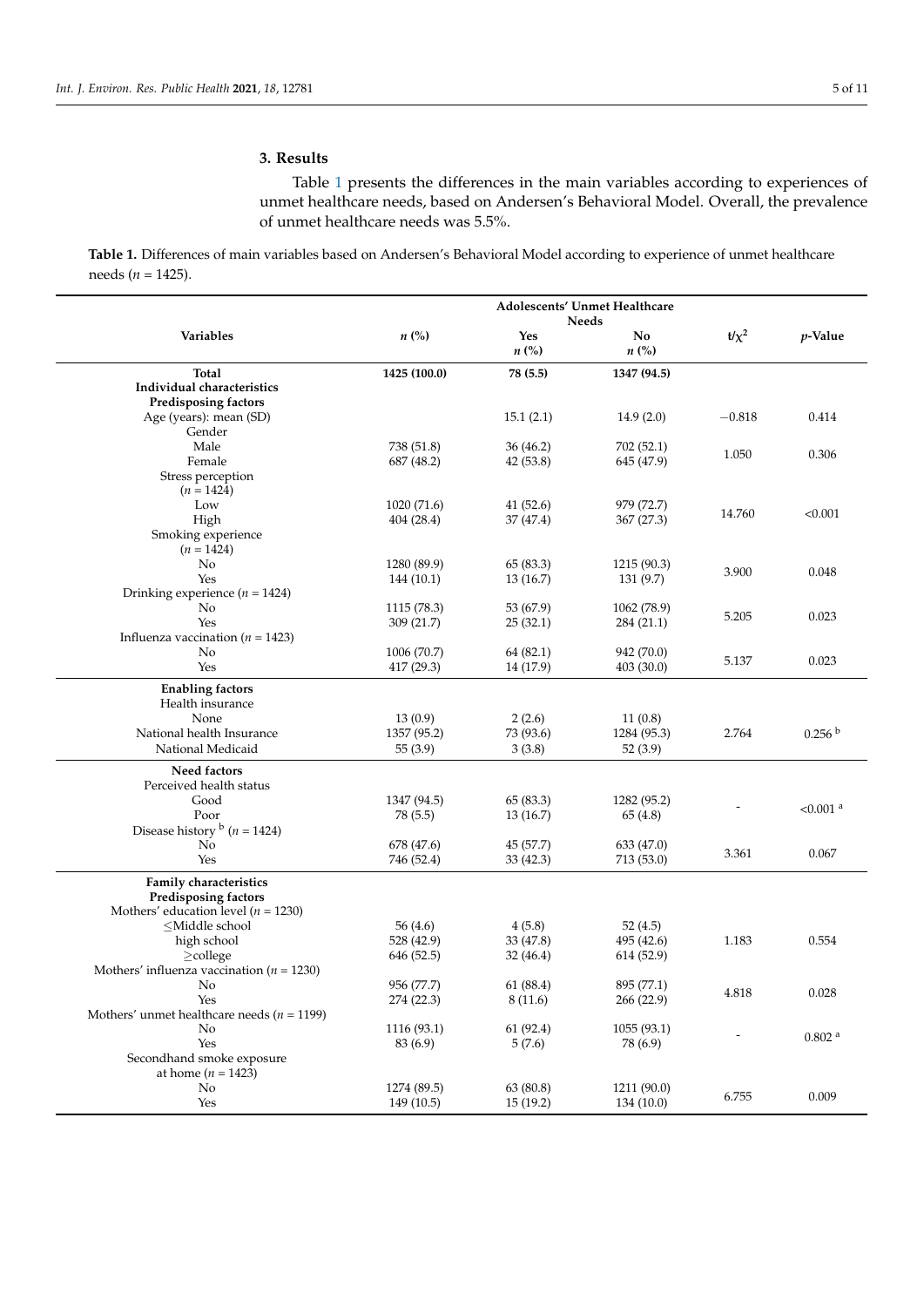| <b>Variables</b>                                | $n\left(\%\right)$ | <b>Yes</b><br>$n\left(\%\right)$ | No.<br>$n\ (\%)$ | $t/x^2$ | <i>p</i> -Value |
|-------------------------------------------------|--------------------|----------------------------------|------------------|---------|-----------------|
| <b>Enabling factors</b>                         |                    |                                  |                  |         |                 |
| Household income level ( $n = 1423$ )           |                    |                                  |                  |         |                 |
| Low                                             | 193 (13.6)         | 15(19.5)                         | 178 (13.2)       | 2.432   | 0.119           |
| High                                            | 1230 (86.4)        | 62(80.5)                         | 1168 (86.8)      |         |                 |
| Residential area                                |                    |                                  |                  |         |                 |
| Metropolitan city                               | 633 (44.4)         | 36(46.2)                         | 597 (44.3)       | 0.100   | 0.751           |
| Regional area                                   | 792 (55.6)         | 42(53.8)                         | 750 (55.7)       |         |                 |
| Housing type $(n = 1424)$                       |                    |                                  |                  |         |                 |
| Apartment                                       | 1027(72.1)         | 42(53.8)                         | 985 (73.2)       |         |                 |
| Detached house                                  | 252 (17.7)         | 26(33.3)                         | 226(16.8)        | 15.787  | < 0.001         |
| Multi-unit house and others                     | 145(10.2)          | 10(12.8)                         | 135(10.0)        |         |                 |
| Need factors                                    |                    |                                  |                  |         |                 |
| Mothers' perceived health status ( $n = 1233$ ) |                    |                                  |                  |         |                 |
| Good                                            | 422 (34.2)         | 24 (34.8)                        | 398 (34.2)       | 0.010   | 0.920           |
| Poor                                            | 811 (65.8)         | 45(65.2)                         | 766 (65.8)       |         |                 |

**Table 1.** *Cont.*

<sup>a</sup> Fisher's exact test. <sup>b</sup> Disease history was adjusted to "yes" when one or more positive reports were made in separate questions of pneumonia, diabetes, allergic rhinitis, atopic dermatitis, asthma, sinusitis, otitis media, urinary tract infection, congenital heart disease, and attention deficit disorder.

> Among predisposing factors, experiences of unmet healthcare needs were significantly different across stress perception ( $X^2 = 14.760$ ,  $p < 0.001$ ), smoking experience ( $X^2 = 3.900$ ,  $p < 0.001$ ), drinking experience (X<sup>2</sup> = 5.205,  $p$  = 0.023), influenza vaccination (X<sup>2</sup> = 5.137,  $p = 0.023$ , mothers' influenza vaccination ( $X^2 = 4.818$ ,  $p = 0.028$ ), and secondhand smoke exposure ( $X^2 = 6.755$ ,  $p = 0.009$ ). In addition, housing type ( $X^2 = 15.787$ ,  $p < 0.001$ ) among enabling factors, and perceived health status ( $p < 0.001$ ) among need factors were significantly associated with experience of unmet healthcare needs.

> The results of the multiple logistic regression on unmet healthcare needs are presented in Table [2.](#page-6-0) Among predisposing factors, age and stress perceptions showed a statistically significant association with unmet healthcare needs. With every 1-year increase in age, the odds of experiencing unmet healthcare needs were multiplied by 0.843 (odds ratio [OR]: 0.843, 95% confidence interval [CI]: 0.722–0.986). Adolescents reporting high levels of stress had a higher odds ratio of experiencing unmet healthcare needs compared to those reporting low levels of stress (OR: 2.054, 95% CI: 1.189–3.546). Among the enabling factors, housing type was significantly associated with unmet healthcare needs. Adolescents living in detached houses had a higher odds ratio of experiencing unmet health care needs compared to those living in apartments (OR: 2.916; 95% CI: 1.592–5.341). Among the need factors, perceived health status was significantly associated with unmet healthcare needs, and adolescents who perceived their health status as poor had a higher odds ratio of experiencing unmet healthcare needs compared to those who perceived it as good (OR: 3.778, 95% CI: 1.734–8.229).

> Unmet healthcare needs were reported by 78 adolescents, and their reasons are presented in Table [3.](#page-6-1) Their main reasons were: did not have enough time to visit the hospital (61.5%); followed by less severe symptoms (32.1%); economic problems (2.6%); and etc., which included unwillingness to wait in the hospital, fear of seeing a doctor, and lack of trust in hospitals (3.9%).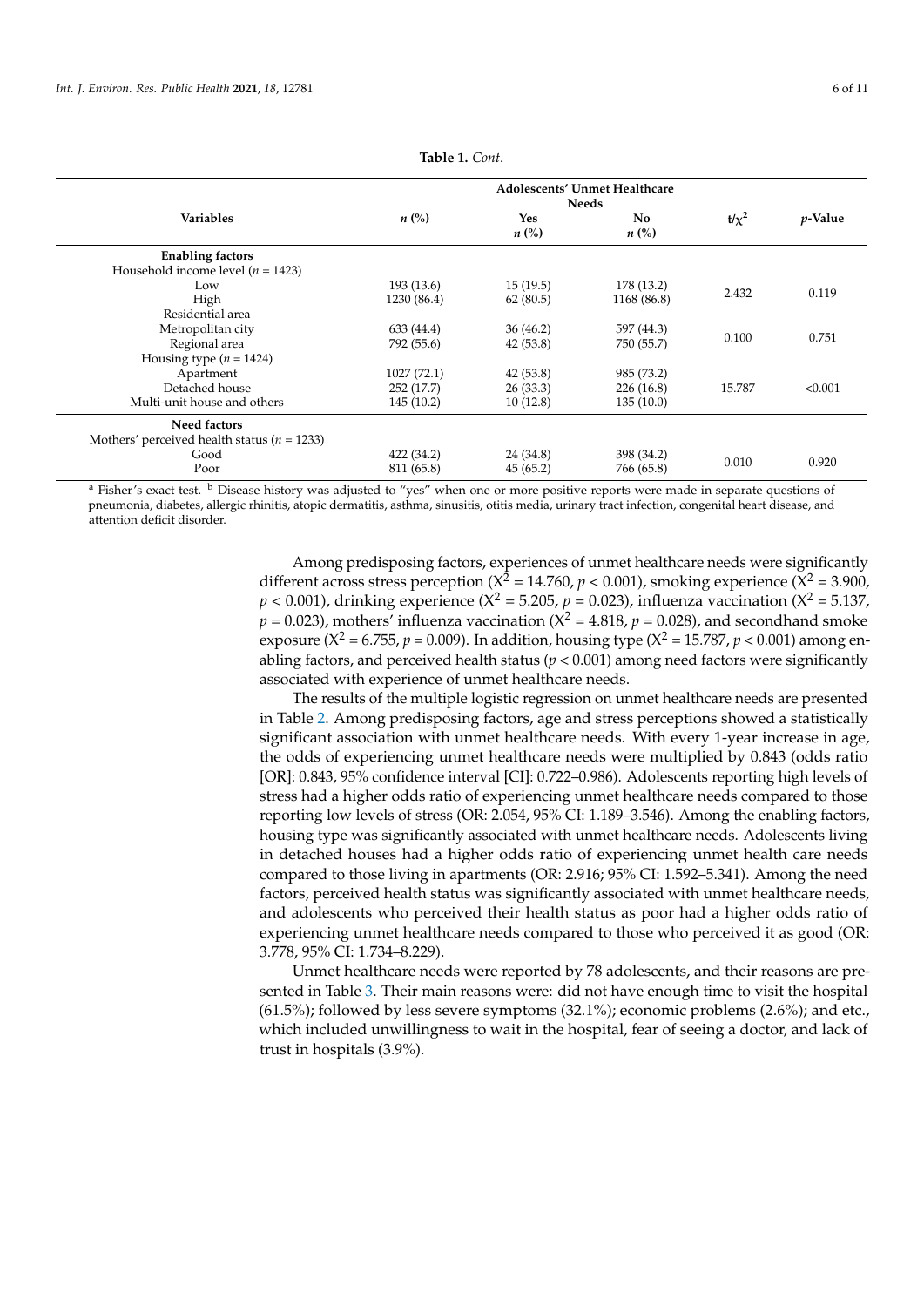<span id="page-6-0"></span>

|                                                       | Adolescents' Unmet Healthcare Needs |         |  |
|-------------------------------------------------------|-------------------------------------|---------|--|
|                                                       | OR (95% CI)                         | p-Value |  |
| Age                                                   | $0.843(0.722 - 0.986)$              | 0.032   |  |
| Gender (ref = male)                                   |                                     |         |  |
| female                                                | $1.184(0.695 - 2.016)$              | 0.534   |  |
| Stress perception (ref = $low$ )                      |                                     |         |  |
| high                                                  | $2.054(1.189-3.546)$                | 0.010   |  |
| Smoking experience ( $ref = no$ )                     |                                     |         |  |
| yes                                                   | $1.586(0.662 - 3.799)$              | 0.300   |  |
| Drinking experience for a year (ref = $no$ )          |                                     |         |  |
| yes                                                   | $1.695(0.820 - 3.507)$              | 0.154   |  |
| Influenza vaccination ( $ref = no$ )                  |                                     |         |  |
| yes                                                   | $0.636(0.295-1.371)$                | 0.248   |  |
| Perceived health status (ref = good)                  |                                     |         |  |
| poor                                                  | 3.778 (1.734-8.229)                 | 0.001   |  |
| Disease history <sup>a</sup> (ref = no)               |                                     |         |  |
| yes                                                   | $0.599(0.349 - 1.027)$              | 0.063   |  |
| Mothers' education level (ref = $\leq$ middle school) |                                     |         |  |
| high school                                           | $1.244(0.396 - 3.907)$              | 0.708   |  |
| $\geq$ college                                        | 1.481(0.456-4.808)                  | 0.513   |  |
| Mother's influenza vaccination ( $ref = no$ )         |                                     |         |  |
| yes                                                   | $0.634(0.263 - 1.529)$              | 0.311   |  |
| Mothers' unmet healthcare needs (ref = no)            |                                     |         |  |
| yes                                                   | $0.864(0.293 - 2.550)$              | 0.791   |  |
| Secondhand smoke exposure at home ( $ref = no$ )      |                                     |         |  |
| yes                                                   | $1.718(0.831 - 3.553)$              | 0.144   |  |
| Household income level (ref = low)                    |                                     |         |  |
| high                                                  | $0.785(0.365 - 1.686)$              | 0.534   |  |
| Residential area (ref = metropolitan city)            |                                     |         |  |
| Regional area                                         | $0.997(0.584 - 1.700)$              | 0.990   |  |
| Housing type (ref = apartment)                        |                                     |         |  |
| detached house                                        | 2.916(1.592-5.341)                  | 0.001   |  |
| multi-unit house and others                           | $1.356(0.586 - 3.137)$              | 0.477   |  |
| Mothers' perceived health status (ref = good)         |                                     |         |  |
| poor                                                  | $0.913(0.525 - 1.588)$              | 0.748   |  |

**Table 2.** Results of multiple logistic regression on unmet healthcare needs among adolescents.

<sup>a</sup> Disease history was adjusted to "yes" when one or more positive reports were made in separate questions of pneumonia, diabetes, allergic rhinitis, atopic dermatitis, asthma, sinusitis, otitis media, urinary tract infection, congenital heart disease, and attention deficit disorder.

| <b>Reasons for Unmet Healthcare Needs</b> |    | $\%$ |
|-------------------------------------------|----|------|
| Not enough time to visit the hospital     | 48 | 61.5 |
| Less severe symptoms                      | 25 | 32.1 |
| Financial problem                         |    | 2.6  |
| $E$ tc. <sup>a</sup>                      |    | 3 9  |

<span id="page-6-1"></span>**Table 3.** Reasons for adolescents' unmet healthcare needs (*n* = 78).

<sup>a</sup> unwillingness to wait in the hospital, fear of seeing a doctor, and lack of trust in hospitals.

# **4. Discussion**

The current study aimed to explore the prevalence of Korean adolescents' unmet healthcare needs, and examine their associated factors, based on Andersen's Behavioral Model of Health Services.

An interesting finding in this study was that the prevalence of unmet healthcare needs in Korean adolescents was relatively high compared with those in other countries. The prevalence of unmet healthcare needs in this study was 5.5%, which was similar to that in Canada (5% for boys and 7.2% for girls) in 2014 [\[19\]](#page-9-18). Those of the EU [\[20\]](#page-9-19) and US [\[21\]](#page-9-20) were 1.8% and 2.9%, respectively. Among countries, the prevalence of unmet healthcare needs seems to be associated with health costs, which are related to the coverage by the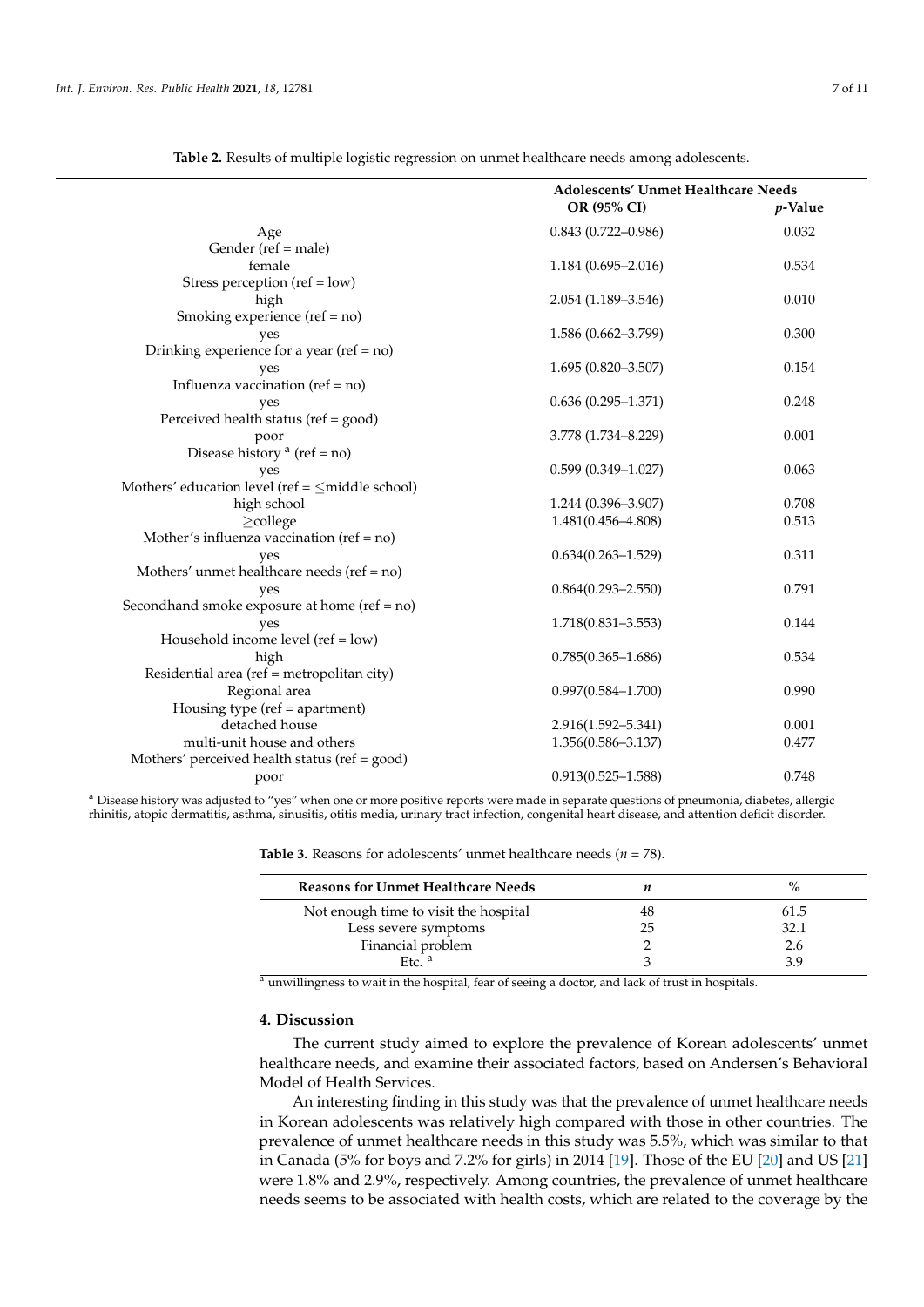national insurance system [\[22](#page-10-0)[,23\]](#page-10-1). For example, the US has also reported a reduction in the prevalence of unmet healthcare needs by extending the benefits of Medicaid [\[24](#page-10-2)[,25\]](#page-10-3).

In general, the reasons for unmet healthcare needs are considered as: availability; accessibility; and acceptability in the literature [\[26](#page-10-4)[–29\]](#page-10-5). Unmet healthcare needs owing to availability issues include long waiting times, unavailability of services when required, and areas with fewer hospitals. In terms of accessibility, unmet healthcare needs arise when individuals are unable to use medical services because of the costs of medical services, or inconvenience in transportation. Whereas availability and accessibility are related to policy reasons, acceptability is about individual perceptions. Therefore, if individuals did not go to the hospital for reasons such as "light symptoms", "too busy", "scared to receive medical treatment", or "don't know where to go", it can be linked to acceptability.

In the current study, among the 78 adolescents who experienced unmet healthcare needs, the majority reported that they did not have enough time to visit the hospital, which was an acceptability or availability issue. Among high school students, time pressures and academic stress related to grades, tests, classmates, and career planing were negatively correlated with life satisfaction, and positively correlated with negative emotions [\[30\]](#page-10-6). The overheated competition aimed at university entrance exams might have affected adolescents' voluntary or involuntary abandonment of medical services when appropriate treatment was needed. And in the questionnaire, the answer, "not enough time to visit the hospital" also includes "because the hospital is not open at the time I want.", which was an availability issue. Visiting the hospital during the daytime could be an academic burden on students because it requires them to opt out of their classes to seek treatment. Problems related to managing time between school schedules and hospital operating hours can force adolescents to voluntarily or involuntarily give up using hospital services. Therefore, expanding evening care in Korea [\[31\]](#page-10-7) could be an option to increase clinical use, and reduce the prevalence of unmet healthcare needs in adolescents, which can be further improved by building a school-based healthcare system. Strengthening the link between schools and local hospitals has been continually proposed to promote students' health [\[32\]](#page-10-8). Schools arrange regular checkups for students with local hospitals [\[33\]](#page-10-9). If possible, a form of extended care, such as regular visiting care or telemedicine performed in schools in conjunction with local hospitals can be considered. By sharing students' health status between hospitals and schools, students can receive integrated health care from the two institutions. Therefore, if the school and hospital linkage system manages students, students will recognize health as a prominent issue, as well as their academic work. In other words, it can be expected that not only the availability of health care, but also the acceptance, may increase.

Another important finding of this study was that among predisposing factors, stress levels were significantly related to adolescents' unmet healthcare needs. Adolescents having high levels of stress were more likely to report unmet healthcare needs. Through the literature, it was known that psychological problems were closely related to unmet healthcare needs [\[7,](#page-9-6)[34,](#page-10-10)[35\]](#page-10-11). Specifically, adolescents having special healthcare needs coupled with anxiety had increased unmet healthcare needs [\[34\]](#page-10-10). A systematic literature review of unmet healthcare needs in Korea also revealed that unmet healthcare needs were high in adults with depression [\[7\]](#page-9-6). Similarly, the literature [\[7](#page-9-6)[,26](#page-10-4)[,36–](#page-10-12)[38\]](#page-10-13) has reported that a relevant variable for unmet healthcare needs is perceived health status—a need factor—that is often discussed with negative mental conditions. Negatively perceived health has been interpreted as increasing pain, stress, and depression [\[39,](#page-10-14)[40\]](#page-10-15), which, in turn, leads to unmet healthcare needs [\[41\]](#page-10-16). In this regard, integrated care for both psychological problems and physical health has been proposed as a way to reduce unmet healthcare needs [\[34,](#page-10-10)[35\]](#page-10-11).

Lastly, housing type, which was a proxy of economic status, was a significant variable among the enabling factors in this study, given that in Korea, people with high incomes live in apartments [\[42\]](#page-10-17). According to the Housing Survey by Korea's Ministry of Land, Infrastructure and Transport, 56.2% of middle-income households and 76.6% of highincome households lived in apartments. Conversely, 50.4% of low-income households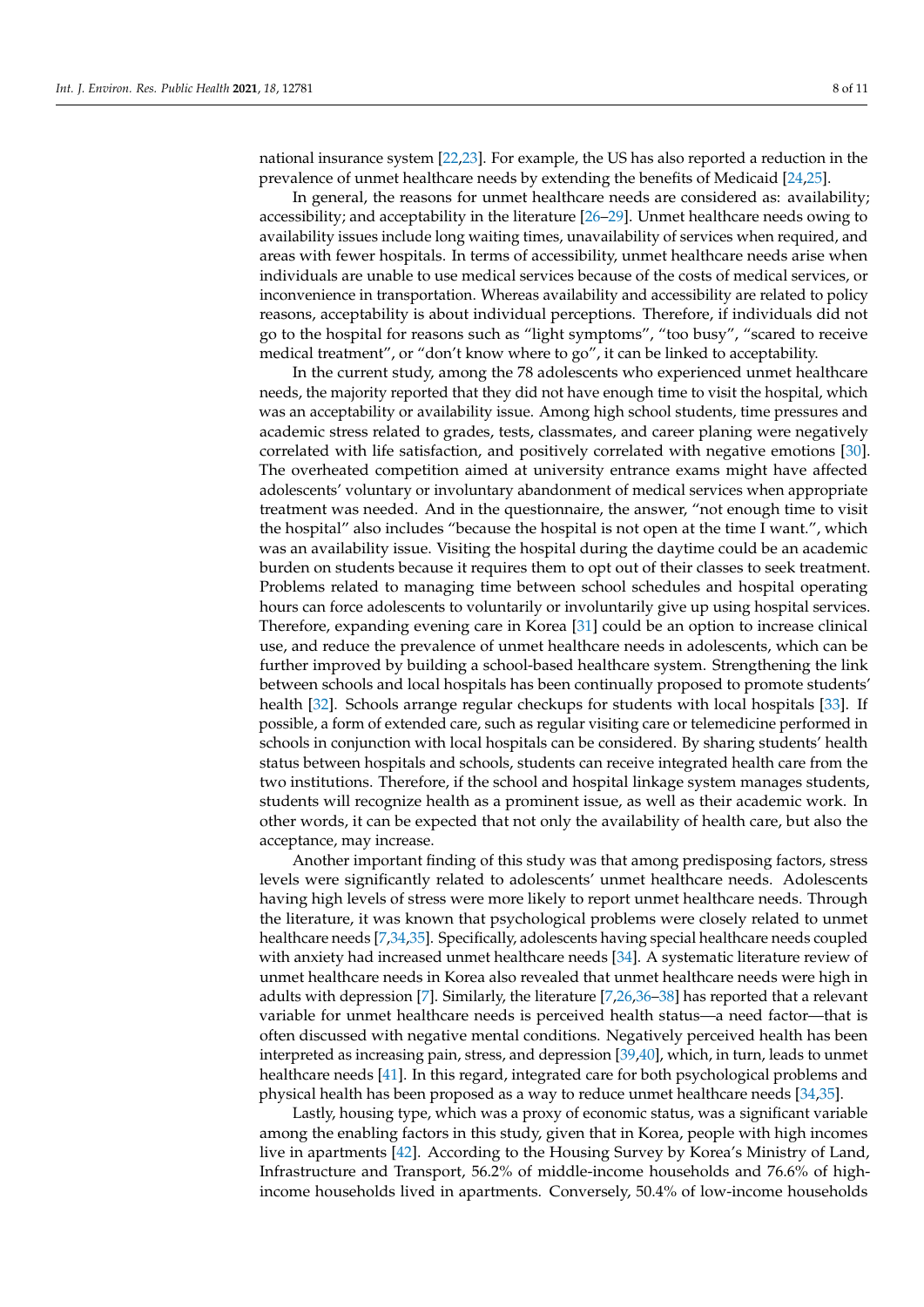lived in detached houses [\[43\]](#page-10-18), which are widely distributed in rural areas of Korea [\[44\]](#page-10-19). The disparity between urban and rural medical facilities is an old issue that has still not been resolved [\[45\]](#page-10-20). Therefore, it can be interpreted that adolescents living in detached houses had high unmet healthcare needs owing to low socioeconomic conditions or limited regional characteristics of available hospitals.

In many previous studies, household or individual income levels have been a significant variable in unmet healthcare needs, but in this study, the levels were insignificant. A possible reason could be that families with Medicaid benefits reported higher medical use because of a relatively low burden of medical expenses in Korea [\[46\]](#page-10-21). Based on this study's results, the variable of residence in a detached house may be a proxy for low socioeconomic status (SES) and increased unmet healthcare needs in adolescents. This could mean that there exists a blind spot in Medicaid support, and because of which, it selects targets based only on income levels. Therefore, there is a need to check whether any adolescents having a low economic state are unable to receive medical care, and seriously examine whether choosing Medicaid based only on income levels is the right criteria.

This study has several limitations. The KNHANES was a cross-sectional survey, and thus, it had the limitation of a causal relationship between independent and dependent variables. Therefore, its results need to be interpreted with caution. Since it used a secondary data source, its selection of variables has been limited. In particular, no specific information was available on which healthcare services—such as treatment or examination—were not met. Since the importance and urgency of using medical services could vary depending on treatment and examination, it will be necessary to separate them. In addition, despite the possibility of several events with different reasons for unmet healthcare needs during the course of a year, the participants were asked to choose just one answer. Specific questions to explore each situation will enable a more systematic analysis of unmet healthcare needs. As age increased, the probability of experiencing unmet healthcare needs decreased in this study. However, in previous studies of adolescents, age was not considered a major factor [\[11\]](#page-9-10). Therefore, repeated research is needed on the relationship between adolescents' unmet healthcare needs and age.

Despite these limitations, this study is meaningful in that it explored the overall unmet healthcare needs of adolescents in Korea using a national survey dataset. Many studies have been conducted on unmet healthcare needs for vulnerable groups with special healthcare needs or specific environmental circumstances, but the study of adolescents as a whole can identify what may be missing in previous research and the current policy. Thus, these findings could provide feedback on current policies, and guide future studies.

# **5. Conclusions**

This study reported the prevalence of unmet healthcare needs of adolescents in Korea, and analyzed the associated factors using data from the 7th KNHANES. Among the respondents, 5.5% reported insufficient healthcare, with the majority of the reasons related to unmet healthcare needs pertaining to the individual acceptability of medical service use. Major factors associated with Korean adolescents' unmet healthcare needs include: age; stress perceptions; housing types; and perceived health status.

The findings of this study indicate that measures to increase the acceptability of medical services for Korean adolescents should be prioritized in order to address the unmet healthcare needs of this population in consideration of mental and economic aspects in schools and communities. In addition, as stress perceptions were found to be significantly related to adolescents' unmet healthcare needs, another opportunity for research is to explore this issue qualitatively.

**Author Contributions:** Study design: H.P. and J.P.; data analysis: H.P.; and manuscript preparation: H.P. and J.P. All authors have read and agreed to the published version of the manuscript.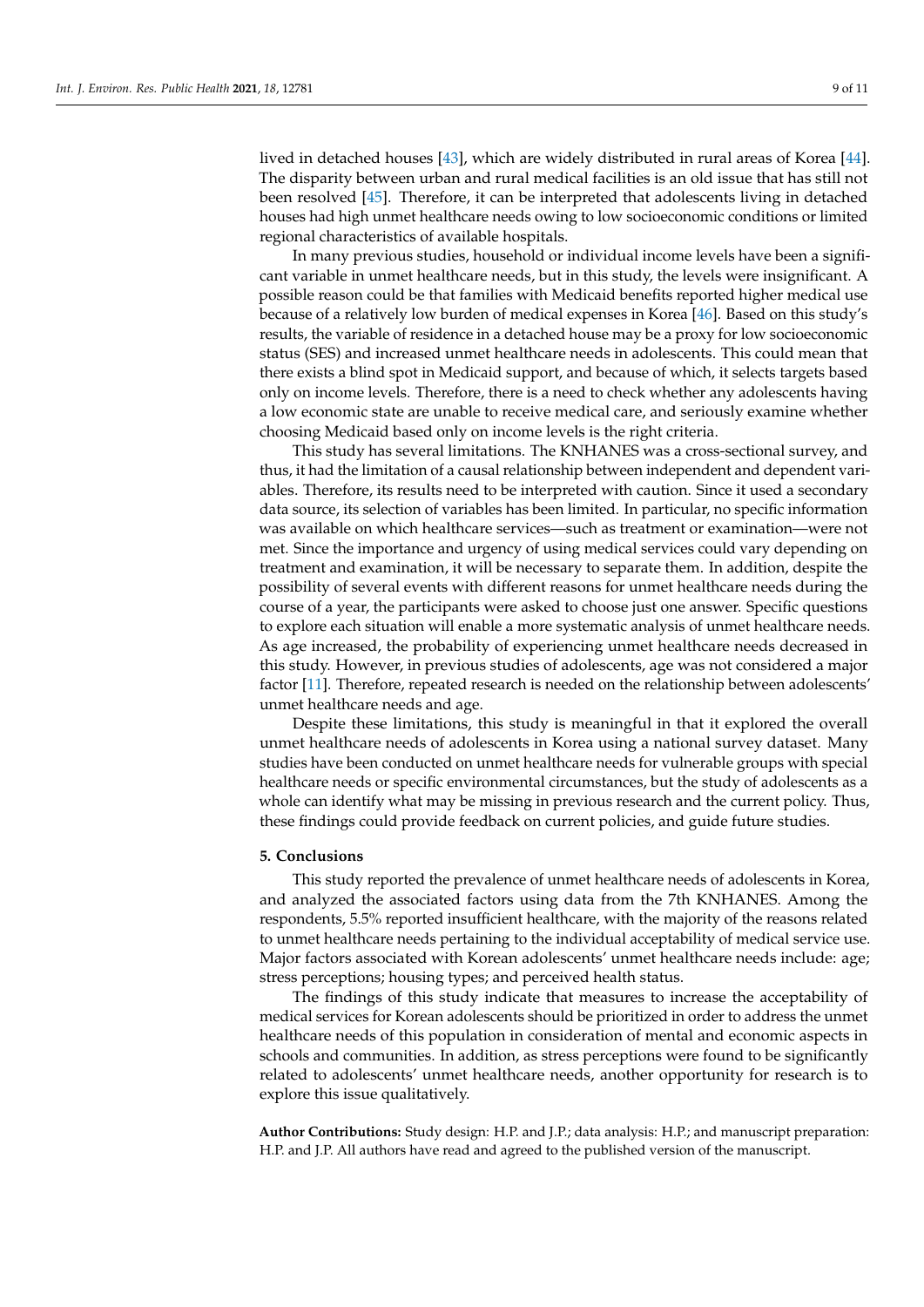**Funding:** This work was supported by the research fund of Hanyang University (HY-20 20200000000 1843). This work was also supported by 2021 Faculty Research Fund granted from the Mo-Im Kim Nursing Research Institute, College of Nursing at Yonsei University (No: 6-2021-0171).

**Institutional Review Board Statement:** This study was reviewed and approved by the Institutional Review Board of Hanyang University on 04 August 2021 (HYUIRB-202108-002).

**Informed Consent Statement:** Not applicable.

**Data Availability Statement:** Data were obtained from KCDC and are available from [https://](https://knhanes.kdca.go.kr/knhanes/sub03/sub03_02_05.do) [knhanes.kdca.go.kr/knhanes/sub03/sub03\\_02\\_05.do](https://knhanes.kdca.go.kr/knhanes/sub03/sub03_02_05.do) (accessed on 24 June 2020).

**Acknowledgments:** We conducted this study using data obtained from the Korea National Health and Nutritional Survey (KNHANES)VII.

**Conflicts of Interest:** The authors declare no conflict of interest. The funders had no role in the design of the study; in the collection, analyses, or interpretation of data; in the writing of the manuscript, or in the decision to publish the results.

# **References**

- <span id="page-9-0"></span>1. Jung, Y.H.; Byon, L.; Ko, S. Lifetime Distribution of Medical Cost in Korea. *Health Soc. Welf. Rev.* **2011**, *31*, 194–216. [\[CrossRef\]](http://doi.org/10.15709/hswr.2011.31.1.194)
- <span id="page-9-1"></span>2. Health and Nutrition Investigation Division of the Korea Disease Control and Prevention Agency. Major Results of the 12th Online Survey on Youth Health Behavior. 2016. Available online: [http://www.mohw.go.kr/upload/viewer/skin/doc.html?fn=](http://www.mohw.go.kr/upload/viewer/skin/doc.html?fn=1478220716571_20161104095156.hwp&rs=/upload/viewer/result/202110/) [1478220716571\\_20161104095156.hwp&rs=/upload/viewer/result/202110/](http://www.mohw.go.kr/upload/viewer/skin/doc.html?fn=1478220716571_20161104095156.hwp&rs=/upload/viewer/result/202110/) (accessed on 28 August 2021).
- <span id="page-9-2"></span>3. Case, A.; Fertig, A.; Paxson, C. The Lasting Impact of Childhood Health and Circumstance. *J. Health Econ.* **2005**, *24*, 365–389. [\[CrossRef\]](http://doi.org/10.1016/j.jhealeco.2004.09.008)
- <span id="page-9-3"></span>4. Smith, J.P. The Impact of Childhood Health on Adult Labor Market Outcomes. *Rev. Econ. Stat.* **2009**, *91*, 478–489. [\[CrossRef\]](http://doi.org/10.1162/rest.91.3.478)
- <span id="page-9-4"></span>5. Huh, S.I. Changes in the Financial Burden of Health Expenditures by Income Level. *Health Welf. Policy Forum* **2009**, *149*, 48.
- <span id="page-9-5"></span>6. Hargreaves, D.S.; Elliott, M.N.; Viner, R.M.; Richmond, T.K.; Schuster, M.A. Unmet Health Care Need in US Adolescents and Adult Health Outcomes. *Pediatrics* **2015**, *136*, 513–520. [\[CrossRef\]](http://doi.org/10.1542/peds.2015-0237) [\[PubMed\]](http://www.ncbi.nlm.nih.gov/pubmed/26283778)
- <span id="page-9-6"></span>7. Kim, S.A.; Seo, Y.; Woo, K.S.; Shin, Y.-j. A Systematic Review of Studies on Current Status and Influencing Factors of Unmet Medical Needs in Korea. *J. Crit. Soc. Welf.* **2019**, *62*, 53–92. [\[CrossRef\]](http://doi.org/10.47042/ACSW.2019.02.62.53)
- <span id="page-9-7"></span>8. Jung, S.; Paik, S.; Kim, J. Relationship between Medical Screening and Unmet Healthcare Needs: Using KNHANES(Korea National Health and Nutrition Examination Survey). *Korean Soc. Hosp. Manag.* **2019**, *24*, 1–12. Available online: [https:](https://kiss-kstudy-com-ssl.access.yonsei.ac.kr:8443/thesis/thesis-view.asp?key=3734952) [//kiss-kstudy-com-ssl.access.yonsei.ac.kr:8443/thesis/thesis-view.asp?key=3734952](https://kiss-kstudy-com-ssl.access.yonsei.ac.kr:8443/thesis/thesis-view.asp?key=3734952) (accessed on 17 May 2021).
- <span id="page-9-8"></span>9. Marshall, E.G.P.D. Do Young Adults Have Unmet Healthcare Needs? *J. Adolesc. Health* **2011**, *49*, 490–497. [\[CrossRef\]](http://doi.org/10.1016/j.jadohealth.2011.03.005) [\[PubMed\]](http://www.ncbi.nlm.nih.gov/pubmed/22018563)
- <span id="page-9-9"></span>10. Irvin, K.; Fahim, F.; Alshehri, S.; Kitsantas, P. Family Structure and Children's Unmet Health-Care Needs. *J. Child Health Care Prof. Work. Child. Hosp. Community* **2018**, *22*, 57–67. [\[CrossRef\]](http://doi.org/10.1177/1367493517748372)
- <span id="page-9-10"></span>11. Mmari, K.; Marshall, B.; Hsu, T.; Shon, J.W.; Eguavoen, A. A Mixed Methods Study to Examine the Influence of the Neighborhood Social Context on Adolescent Health Service Utilization. *BMC Health Serv. Res.* **2016**, *16*, 433. [\[CrossRef\]](http://doi.org/10.1186/s12913-016-1597-x)
- <span id="page-9-11"></span>12. Choi, M.; Park, H.; Lee, B.; Jeong, S.; Park, J. The relationship between oral health behavior and dental services utilization in Korean adolescents. *J. Korean Soc. Dent. Hyg.* **2010**, *10*, 851–860. Available online: [https://scienceon.kisti.re.kr/srch/](https://scienceon.kisti.re.kr/srch/selectPORSrchArticle.do?cn=JAKO201008237288429&SITE=CLICK) [selectPORSrchArticle.do?cn=JAKO201008237288429&SITE=CLICK](https://scienceon.kisti.re.kr/srch/selectPORSrchArticle.do?cn=JAKO201008237288429&SITE=CLICK) (accessed on 17 May 2021).
- <span id="page-9-12"></span>13. Zarychta, K.; Mullan, B.; Luszczynska, A. It Doesn't Matter What They Say, It Matters How They Behave: Parental Influences and Changes in Body Mass Among Overweight and Obese Adolescents. *Appetite* **2016**, *96*, 47–55. [\[CrossRef\]](http://doi.org/10.1016/j.appet.2015.08.040)
- <span id="page-9-13"></span>14. Sanchez, A.; Norman, G.J.; Sallis, J.F.; Calfas, K.J.; Cella, J.; Patrock, K. Patterns and Correlates of Physical Activity and Nutrition Behaviors in Adolescents. *Am. J. Prev. Med.* **2007**, *32*, 124–130. [\[CrossRef\]](http://doi.org/10.1016/j.amepre.2006.10.012)
- <span id="page-9-14"></span>15. Kwon, S.; Kin, Y.; Jang, M.J.; Kim, Y.; Kim, K.; Chio, S.; Chun, C.; Khang, Y.H.; Oh, K. Data Resource Profile: The Korea National Health and Nutrition Examination Survey(KNHANES). *Int. J. Epidemiol.* **2014**, *43*, 69–77. [\[CrossRef\]](http://doi.org/10.1093/ije/dyt228)
- <span id="page-9-15"></span>16. Andersen, R.; Newman, J.F. Societal and individual determinants of medical care utilization in the United States. *Milbank MEMorial Fund Quarterly. Health Soc.* **1973**, *51*, 95–124. [\[CrossRef\]](http://doi.org/10.2307/3349613)
- <span id="page-9-16"></span>17. Lee, Y. Factors of Long Term Care Service Use by the Elderly. *Health Soc. Welf. Rev.* **2009**, *29*, 182–200. [\[CrossRef\]](http://doi.org/10.15709/hswr.2009.29.1.182)
- <span id="page-9-17"></span>18. Andersen, R.; Newman, J.F. Societal and individual determinants of medical care utilization in the United States. *The Milbank Qquarterly.* **2005**, *83*, 1–28. [\[CrossRef\]](http://doi.org/10.1111/j.1468-0009.2005.00428.x)
- <span id="page-9-18"></span>19. Statistics Canada. Unmet Health Care Needs. 2014. Available online: [https://www150.statcan.gc.ca/n1/en/pub/82-625-x/2016](https://www150.statcan.gc.ca/n1/en/pub/82-625-x/2016001/article/14310-eng.pdf?st=ouLzMNz428) [001/article/14310-eng.pdf?st=ouLzMNz428](https://www150.statcan.gc.ca/n1/en/pub/82-625-x/2016001/article/14310-eng.pdf?st=ouLzMNz428) (accessed on 28 August 2021).
- <span id="page-9-19"></span>20. European Commission. Children with Unmet Needs for Medical Examination or Treatment by Income Group, Household Composition and Degree of Urbanization. 2017. Available online: [https://ec.europa.eu/eurostat/databrowser/view/ilc\\_hch14/](https://ec.europa.eu/eurostat/databrowser/view/ilc_hch14/default/table?lang=en) [default/table?lang=en](https://ec.europa.eu/eurostat/databrowser/view/ilc_hch14/default/table?lang=en) (accessed on 28 August 2021).
- <span id="page-9-20"></span>21. Parasuraman, S.R.; Anglin, T.M.; McLellan, S.E.; Riley, C.; Mann, M.Y. Health Care Utilization and Unmet Need Among Youth with Special Health Care Needs. *J. Adolesc. Health* **2018**, *63*, 435–444. [\[CrossRef\]](http://doi.org/10.1016/j.jadohealth.2018.03.020)